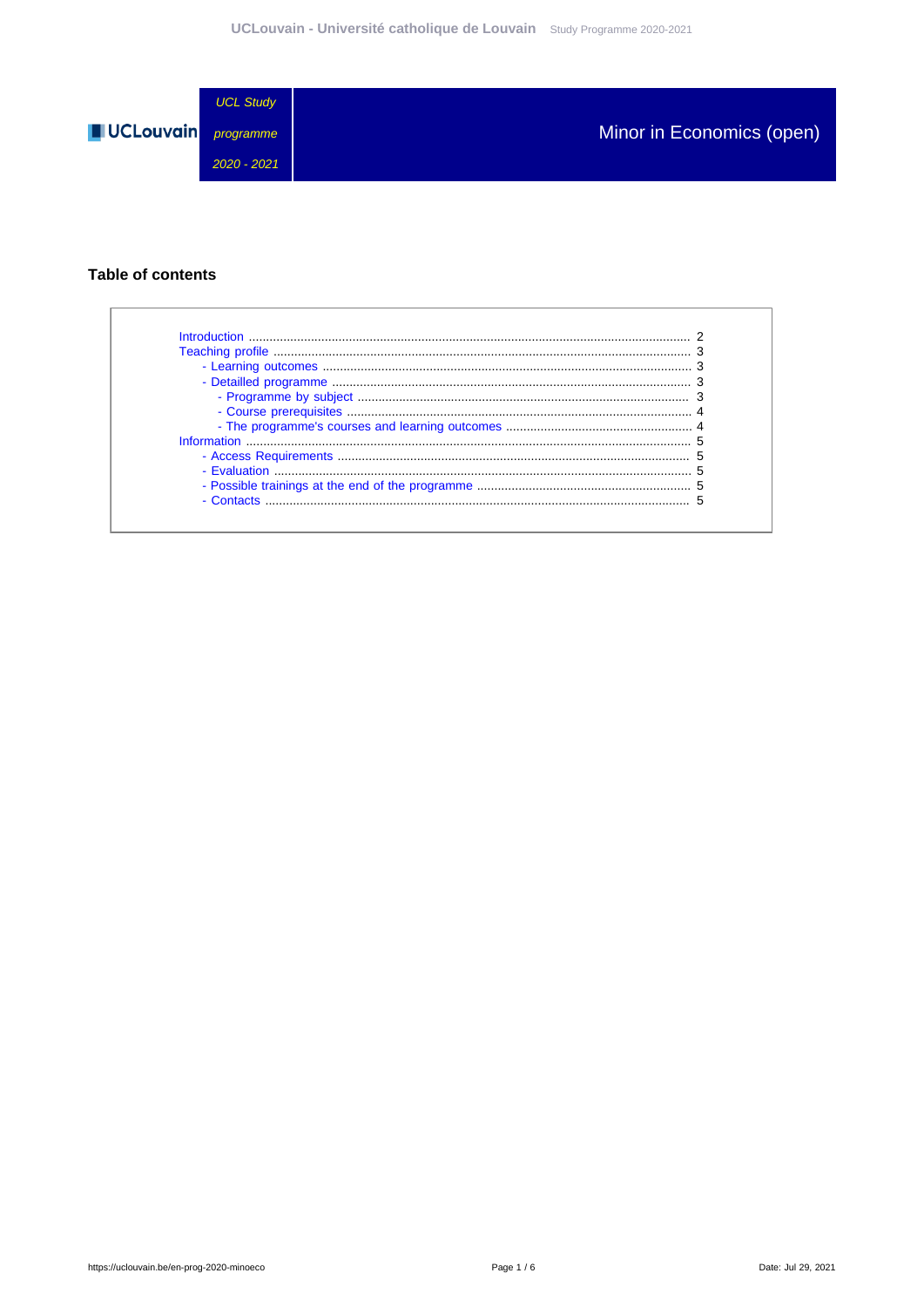# <span id="page-1-0"></span>**MINOECO - Introduction**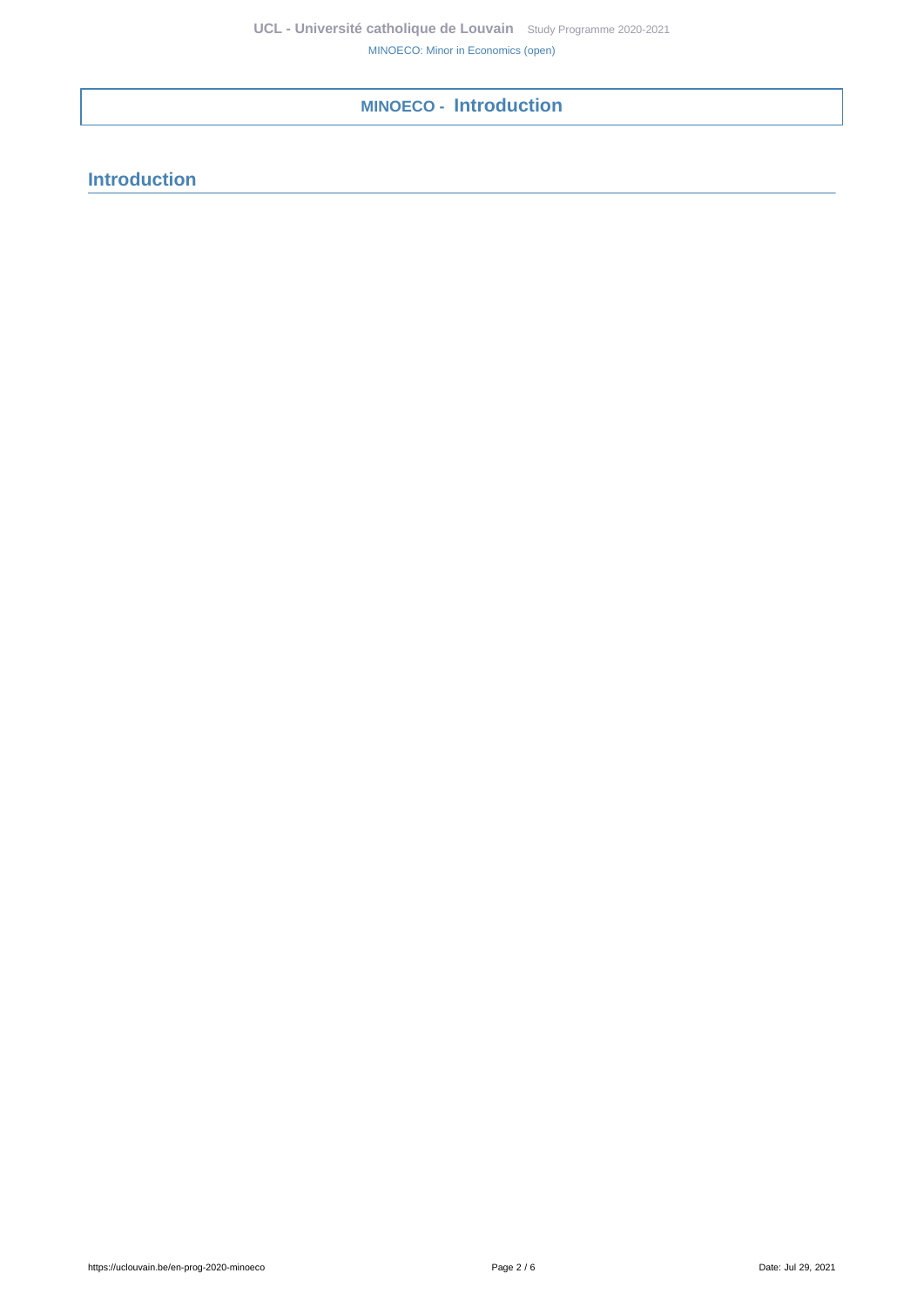## **MINOECO - Teaching profile**

## <span id="page-2-1"></span><span id="page-2-0"></span>**Learning outcomes**

The minor in economics (opening) takes students through basic training in the main areas of economics:

• political economics,

- macroeconomics,
- microeconomics,
- growth theory,...

On successful completion of this programme, each student is able to :

1. Démontrer une compréhension d'un socle de connaissances en sciences économiques.

2. Démontrer une connaissance et une compréhension des outils et méthodes de base des sciences économiques.

3. Découvrir et saisir la rigueur exigée et faire preuve de cette intégration.

4. Faire preuve d'une capacité de questionnement à partir du raisonnement spécifique aux sciences économiques.

5. Percevoir les spécificités des sciences économiques et construire une réflexion complémentaire à celle de la discipline de sa majeure afin d'enrichir l'étude d'une problématique.

## <span id="page-2-2"></span>**Detailled programme**

#### <span id="page-2-3"></span>**PROGRAMME BY SUBJECT**

| <b>O</b> Mandatory                                                                       | <b>83 Optional</b>                             |  |  |  |  |
|------------------------------------------------------------------------------------------|------------------------------------------------|--|--|--|--|
| $\triangle$ Courses not taught during 2020-2021                                          | ⊘ Periodic courses not taught during 2020-2021 |  |  |  |  |
| $\oplus$ Periodic courses taught during 2020-2021                                        | Activity with requisites                       |  |  |  |  |
| Click on the course title to see detailed informations (objectives, methods, evaluation) |                                                |  |  |  |  |

#### **Content:**

#### **Cours obligatoires (11 credits)**

| O LECGE1112 | Mathematics in economy and management | <b>Pascal Lambrechts</b><br><b>Mathieu Van Vyve</b>   | $45h+30h$ | 6 Credits | a1 | <b>XX</b> |
|-------------|---------------------------------------|-------------------------------------------------------|-----------|-----------|----|-----------|
| O LECGE1115 | <b>Political Economics</b>            | <b>Rigas Oikonomou</b><br>Gonzaque<br>Vannoorenberghe | $45h+15h$ | 5 Credits | a1 | <b>XX</b> |

#### **Cours au choix**

19 crédits minimum à prendre parmi les cours suivants. Les étudiants inscrits dans les bacheliers en SPOL, SOCA et HUSO ne peuvent choisir LECGE1212 « Macroéconomie ».

| <b>&amp; LECGE1114</b>   | <b>Statistics in Economics and Management I</b> | <b>Marie-Paule Kestemont</b>                                                                 | $30h+30h$       | 5 Credits | q2                        | <b>x x</b> |
|--------------------------|-------------------------------------------------|----------------------------------------------------------------------------------------------|-----------------|-----------|---------------------------|------------|
| <b>&amp; LECGE1121</b>   | <b>Economic and Social History</b>              | <b>Emmanuel Debruyne</b>                                                                     | 30 <sub>h</sub> | 4 Credits | q <sub>1</sub>            | $x \times$ |
| <sup>3</sup> & LECGE1212 | <b>Macroeconomics</b>                           | <b>Etienne De Callatay</b><br>Hélène Latzer<br><i>(compensates)</i><br><b>Fabio Mariani)</b> | $45h+15h$       | 5 Credits | q <sub>1</sub>            | $x \mid x$ |
| <sup>3</sup> & LECGE1216 | <b>Growth and Development</b>                   | David De La Croix                                                                            | 30 <sub>h</sub> | 5 Credits | q <sub>1</sub>            | $x \times$ |
| <b>&amp; LECGE1217</b>   | <b>History of Economic Theories</b>             | Luca Pensieroso                                                                              | 30 <sub>h</sub> | 5 Credits | q2                        | $x \times$ |
| <b>83 LECGE1222</b>      | <b>Microeconomics</b>                           | Johannes Johnen<br><b>Arastou Khatibi</b><br><b>François Maniquet</b>                        | $45h+15h$       | 5 Credits | q <sub>1</sub><br>or $q2$ | $X$ $X$    |

Year 2 3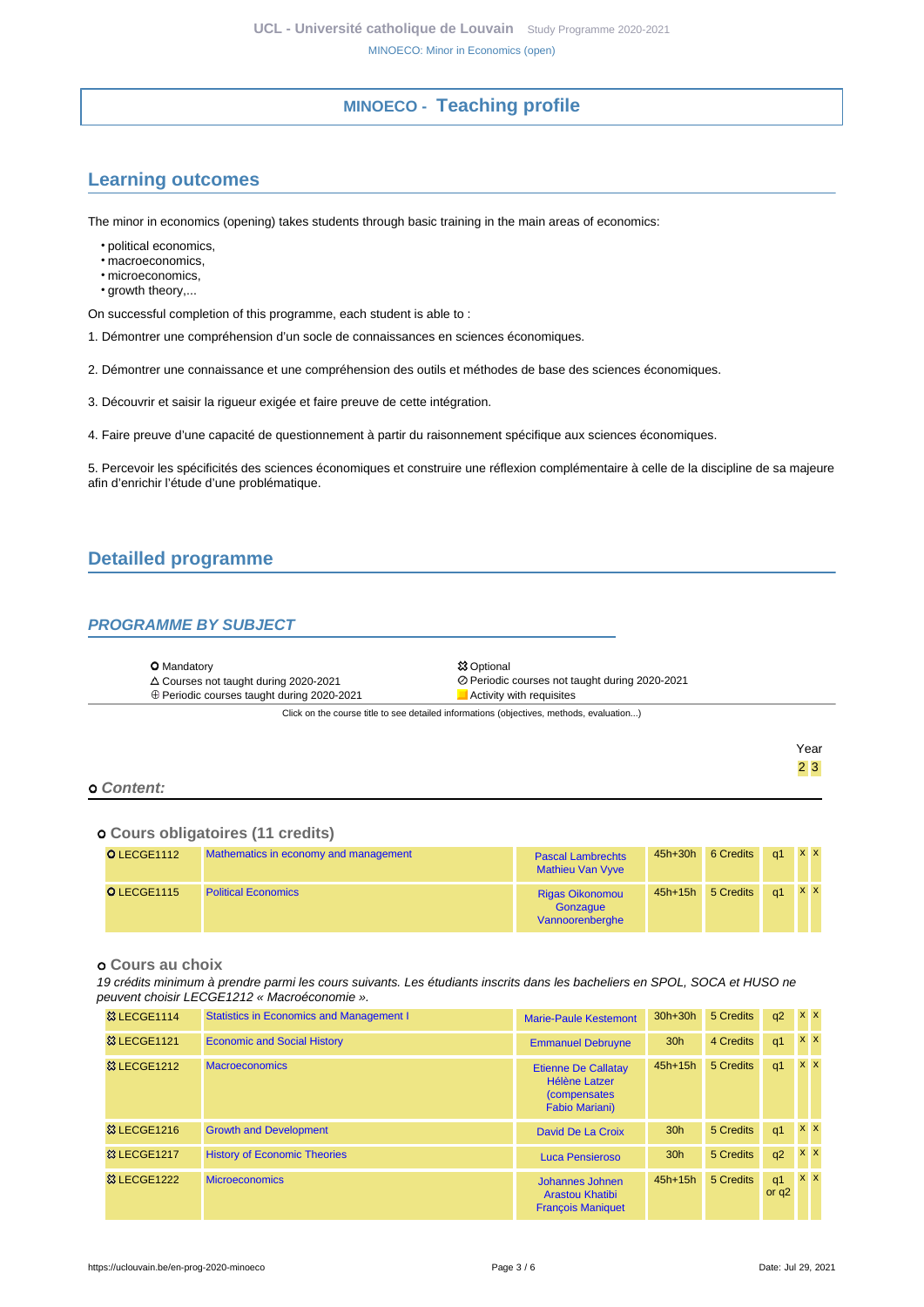[MINOECO: Minor in Economics \(open\)](https://uclouvain.be/en-prog-2020-minoeco.html)

|                     |                           |              |                          | Year |  |
|---------------------|---------------------------|--------------|--------------------------|------|--|
|                     |                           |              |                          | າາ   |  |
| <b>83 LECGE1228</b> | <b>Regional Economics</b> | Joseph Gomes | 30h+10h 5 Credits q2 x x |      |  |
|                     |                           |              |                          |      |  |

#### <span id="page-3-0"></span>**COURSE PREREQUISITES**

There are no prerequisites between course units (CUs) for this programme, i.e. the programme activity (course unit, CU) whose learning outcomes are to be certified and the corresponding credits awarded by the jury before registration in another CU.

#### <span id="page-3-1"></span>**THE PROGRAMME'S COURSES AND LEARNING OUTCOMES**

For each UCLouvain training programme, a [reference framework of learning outcomes](https://uclouvain.be/en-prog-2020-minoeco-competences_et_acquis.html) specifies the competences expected of every graduate on completion of the programme. You can see the contribution of each teaching unit to the programme's reference framework of learning outcomes in the document "In which teaching units are the competences and learning outcomes in the programme's reference framework developed and mastered by the student?"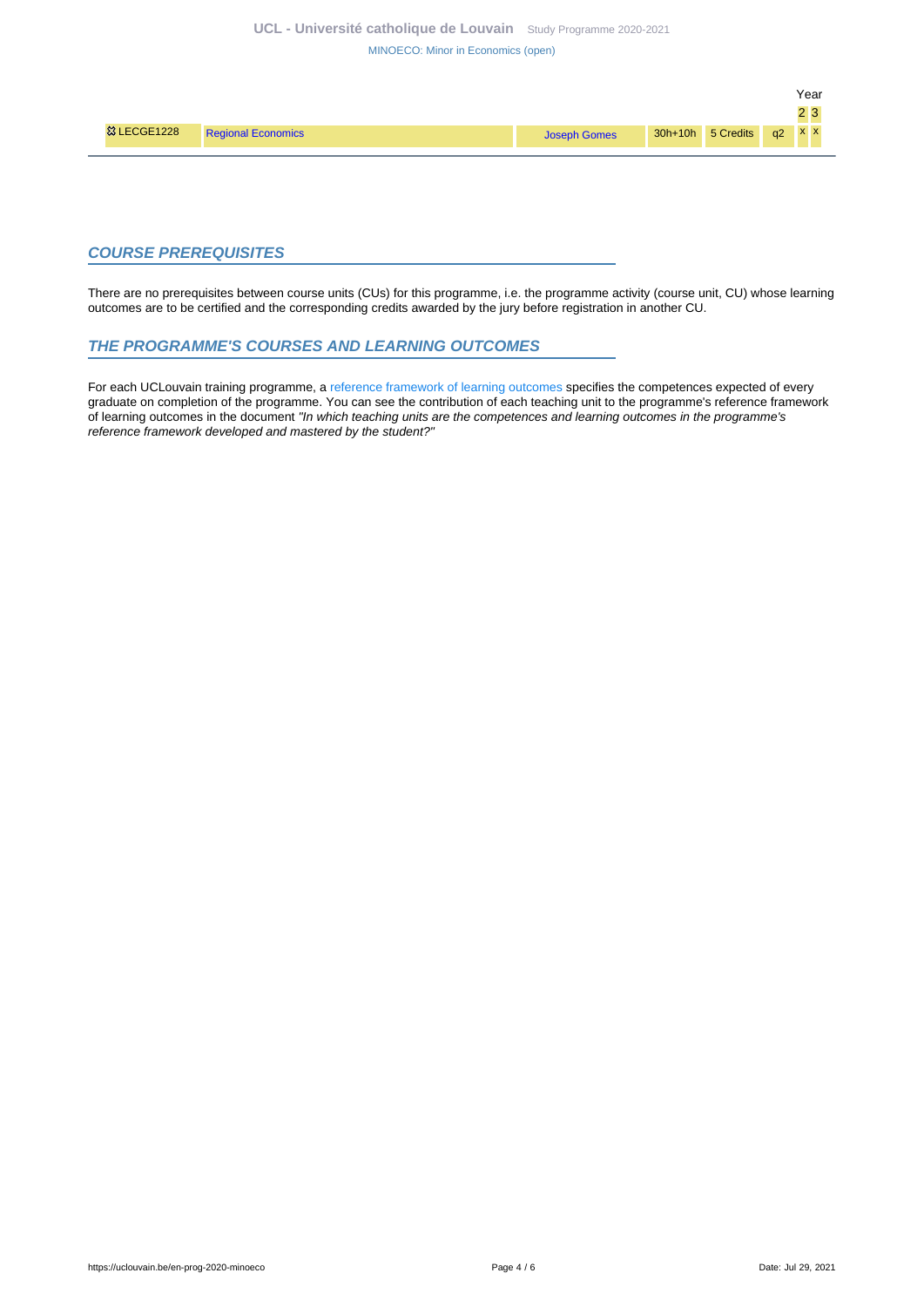## **MINOECO - Information**

## <span id="page-4-1"></span><span id="page-4-0"></span>**Access Requirements**

#### **Specific access requirements**

This minor is open to all baccalaureate students who do not have any technical entry requirements in mathematics, statistics and economics.

## <span id="page-4-2"></span>**Evaluation**

**The evaluation methods comply with the regulations concerning studies and exams (https://uclouvain.be/fr/decouvrir/ rgee.html). More detailed explanation of the modalities specific to each learning unit are available on their description sheets under the heading "Learning outcomes evaluation method".**

## <span id="page-4-3"></span>**Possible trainings at the end of the programme**

The minor in economics (opening) does not provide direct access to the Master's in economic science.

### <span id="page-4-4"></span>**Contacts**

#### **Curriculum Management**

Entity Structure entity Structure entity Denomination [\(SESP\)](https://uclouvain.be/repertoires/entites/sesp)

Acronym SESP

Academic supervisor: Luca Pensieroso Useful Contact(s)

• Marie Gilot

Faculty Faculty of Economic, Social and Political Sciences and Communication [\(ESPO\)](https://uclouvain.be/repertoires/entites/espo) Sector **Human Sciences** [\(SSH\)](https://uclouvain.be/repertoires/entites/ssh) Postal address Place Montesquieu 1 - bte L2.08.08 1348 Louvain-la-Neuve Tel: [+32 \(0\) 10 47 41 16](https://uclouvain.be/tel:+3210474116) - Fax: [+32 \(0\) 10 47 45 61](https://uclouvain.be/tel:+3210474561)